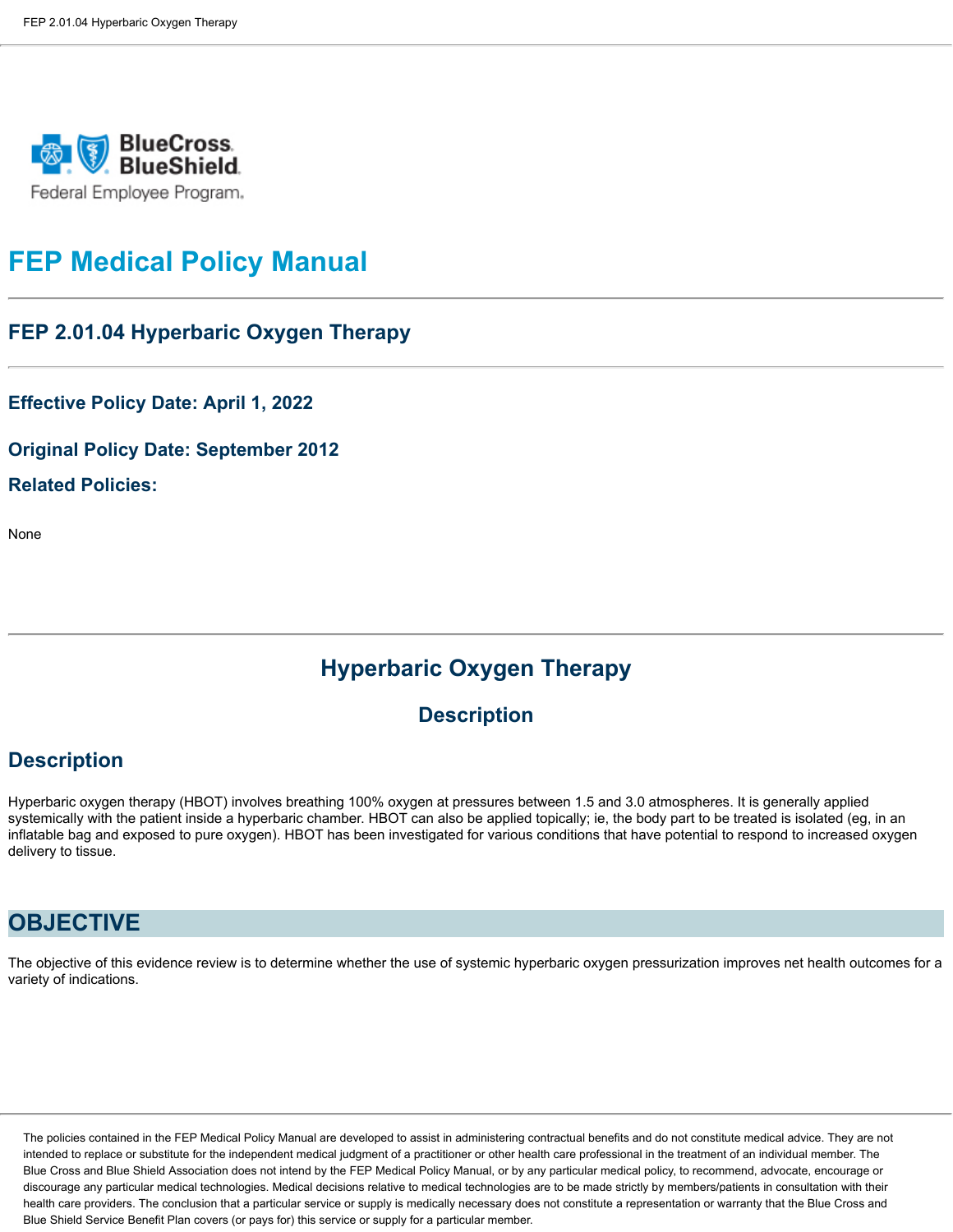### **POLICY STATEMENT**

Systemic hyperbaric oxygen pressurization may be considered **medically necessary** in the treatment of the following conditions:

- nonhealing diabetic wounds of the lower extremities in patients who meet the following 3 criteria:
	- Patient has type 1 or type 2 diabetes and has a lower-extremity wound due to diabetes;
	- Patient has a wound classified as Wagner grade 3 or higher (see Policy Guidelines section); and
	- Patient has no measurable signs of healing after 30 days of an adequate course of standard wound therapy;
- acute traumatic ischemia (eg, crush injuries, reperfusion injury, compartment syndrome);
- decompression sickness;
- gas embolism, acute;
- cyanide poisoning, acute;
- acute carbon monoxide poisoning;
- soft-tissue radiation necrosis (eg, radiation enteritis, cystitis, proctitis) and osteoradionecrosis;  $\bullet$
- pre- and posttreatment for patients undergoing dental surgery (non-implant-related) of an irradiated jaw;
- gas gangrene (ie, clostridial myonecrosis);  $\bullet$
- profound anemia with exceptional blood loss: only when blood transfusion is impossible or must be delayed; and  $\bullet$
- chronic refractory osteomyelitis.

Hyperbaric oxygen pressurization is considered **investigational** in all other situations, including but not limited to, the treatment of the following conditions:

- compromised skin grafts or flaps;
- acute osteomyelitis;  $\bullet$
- bisphosphonate-related osteonecrosis of the jaw;  $\bullet$
- necrotizing soft tissue infections;  $\bullet$
- acute thermal burns;
- acute surgical and traumatic wounds;
- chronic wounds, other than those in patients with diabetes who meet the criteria specified in the medically necessary statement;
- spinal cord injury;  $\bullet$
- traumatic brain injury;
- inflammatory bowel disease (Crohn disease or ulcerative colitis);
- brown recluse spider bites;
- bone grafts;  $\bullet$
- carbon tetrachloride poisoning, acute;  $\bullet$
- cerebrovascular disease, acute (thrombotic or embolic) or chronic;
- fracture healing;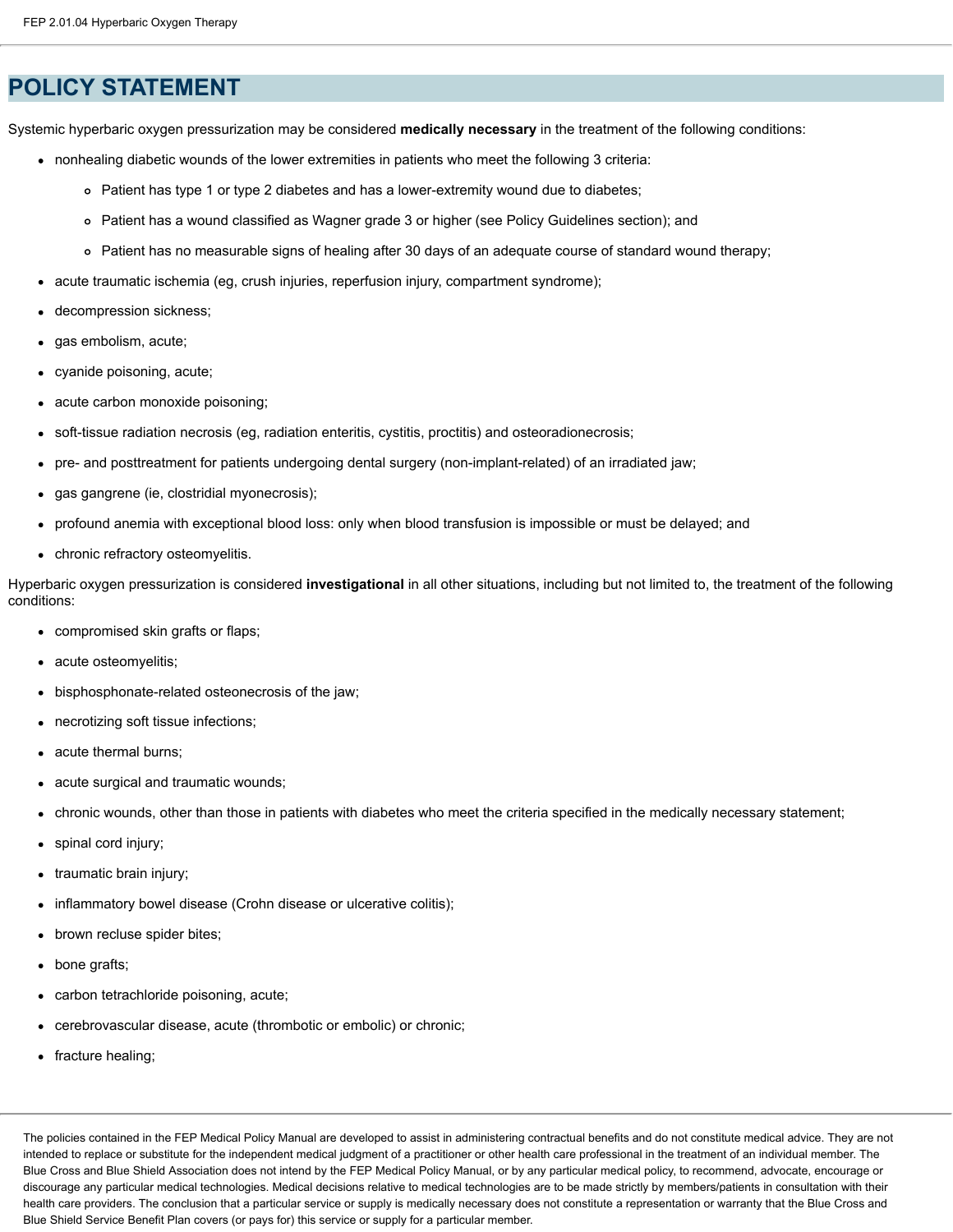- hydrogen sulfide poisoning;
- intra-abdominal and intracranial abscesses;
- lepromatous leprosy;  $\bullet$
- meningitis;  $\bullet$
- pseudomembranous colitis (antimicrobial agent-induced colitis);
- radiation myelitis;  $\bullet$
- sickle cell crisis and/or hematuria;
- demyelinating diseases (eg, multiple sclerosis, amyotrophic lateral sclerosis);  $\bullet$
- retinal artery insufficiency, acute;
- retinopathy, adjunct to scleral buckling procedures in patients with sickle cell peripheral retinopathy and retinal detachment;
- pyoderma gangrenosum;
- acute arterial peripheral insufficiency;
- acute coronary syndromes and as an adjunct to coronary interventions, including but not limited to, percutaneous coronary interventions and cardiopulmonary bypass;
- idiopathic sudden sensorineural hearing loss;  $\bullet$
- refractory mycoses: mucormycosis, actinomycosis, conidiobolus coronato;
- cerebral edema, acute;
- migraine;  $\bullet$
- in vitro fertilization;
- cerebral palsy;
- tumor sensitization for cancer treatments, including but not limited to, radiotherapy or chemotherapy;
- delayed-onset muscle soreness;  $\bullet$
- idiopathic femoral neck necrosis;
- chronic arm lymphedema following radiotherapy for cancer;
- radiation-induced injury in the head and neck, except as noted earlier in the medically necessary statement;
- early treatment (beginning at completion of radiotherapy) to reduce adverse events of radiotherapy;
- autism spectrum disorder;
- Bell palsy;  $\bullet$
- acute ischemic stroke;
- motor dysfunction associated with stroke;
- herpes zoster;  $\bullet$
- vascular dementia;
- fibromyalgia; and
- mental illness (ie, posttraumatic stress disorder, generalized anxiety disorder or depression).  $\bullet$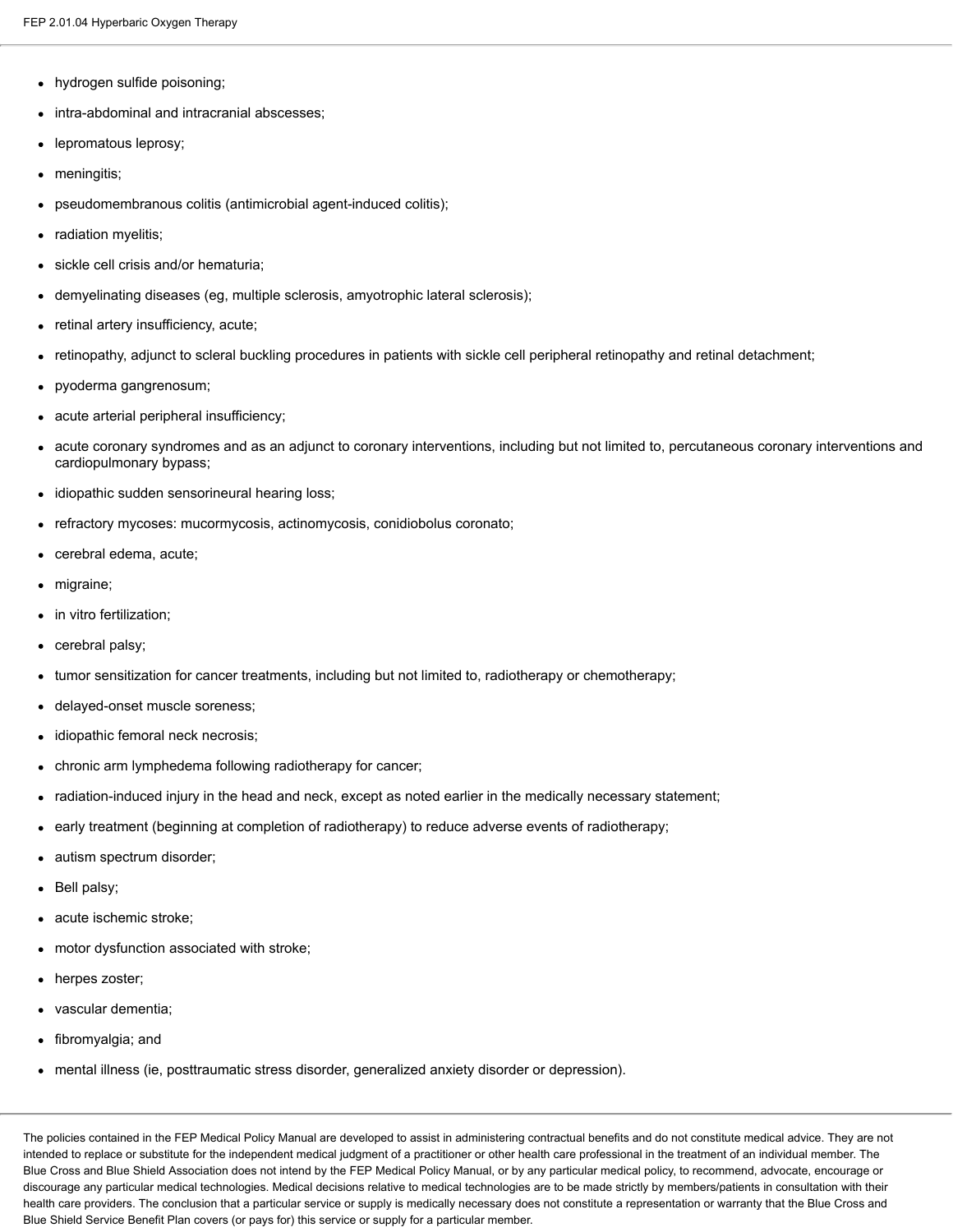# **POLICY GUIDELINES**

# **Systemic Hyperbaric Oxygen**

The Wagner classification system categorizes wounds as follows: grade 0, no open lesion; grade 1, superficial ulcer without penetration to deeper layers; grade 2, ulcer penetrates to tendon, bone, or joint; grade 3, lesion has penetrated deeper than grade 2, and there is abscess, osteomyelitis, pyarthrosis, plantar space abscess, or infection of the tendon and tendon sheaths; grade 4, wet or dry gangrene in the toes or forefoot; grade 5, gangrene involves the whole foot or such a percentage that no local procedures are possible and amputation (at least at the below the knee level) is indicated.

Following are recommended indications from the Undersea and Hyperbaric Medical Society's (UHMS) 2019 Hyperbaric Oxygen Therapy Committee report on utilization of HBOT (14th edition):

- Air or gas embolism
- Carbon monoxide poisoning and carbon monoxide complicated by cyanide poisoning
- Clostridial myositis and myonecrosis (gas gangrene)  $\bullet$
- Crush injury, compartment syndrome, and other acute traumatic ischemias
- Decompression sickness  $\bullet$
- Central retinal artery occlusion
- Diabetic foot ulcer
- Healing of other problem wounds
- Severe anemia
- Intracranial abscess
- Necrotizing soft tissue infections
- Refractory osteomyelitis
- Delayed radiation injury (soft tissue and bony necrosis)
- Compromised grafts and flaps
- Acute thermal burn injury
- Sudden sensorineural hearing loss.

### **BENEFIT APPLICATION**

Experimental or investigational procedures, treatments, drugs, or devices are not covered (See General Exclusion Section of brochure).

# **FDA REGULATORY STATUS**

Since 1979, the U.S. Food and Drug Administration (FDA) has cleared multiple topical and systemic hyperbaric oxygen administration devices through the 510(k) pathway. In 2013, the FDA published a statement warning that non-FDA approved uses of HBOT may endanger the health of patients. If If patients mistakenly believe that HBOT devices have been proven safe for uses not cleared by the FDA, they may delay or forgo proven medical therapies.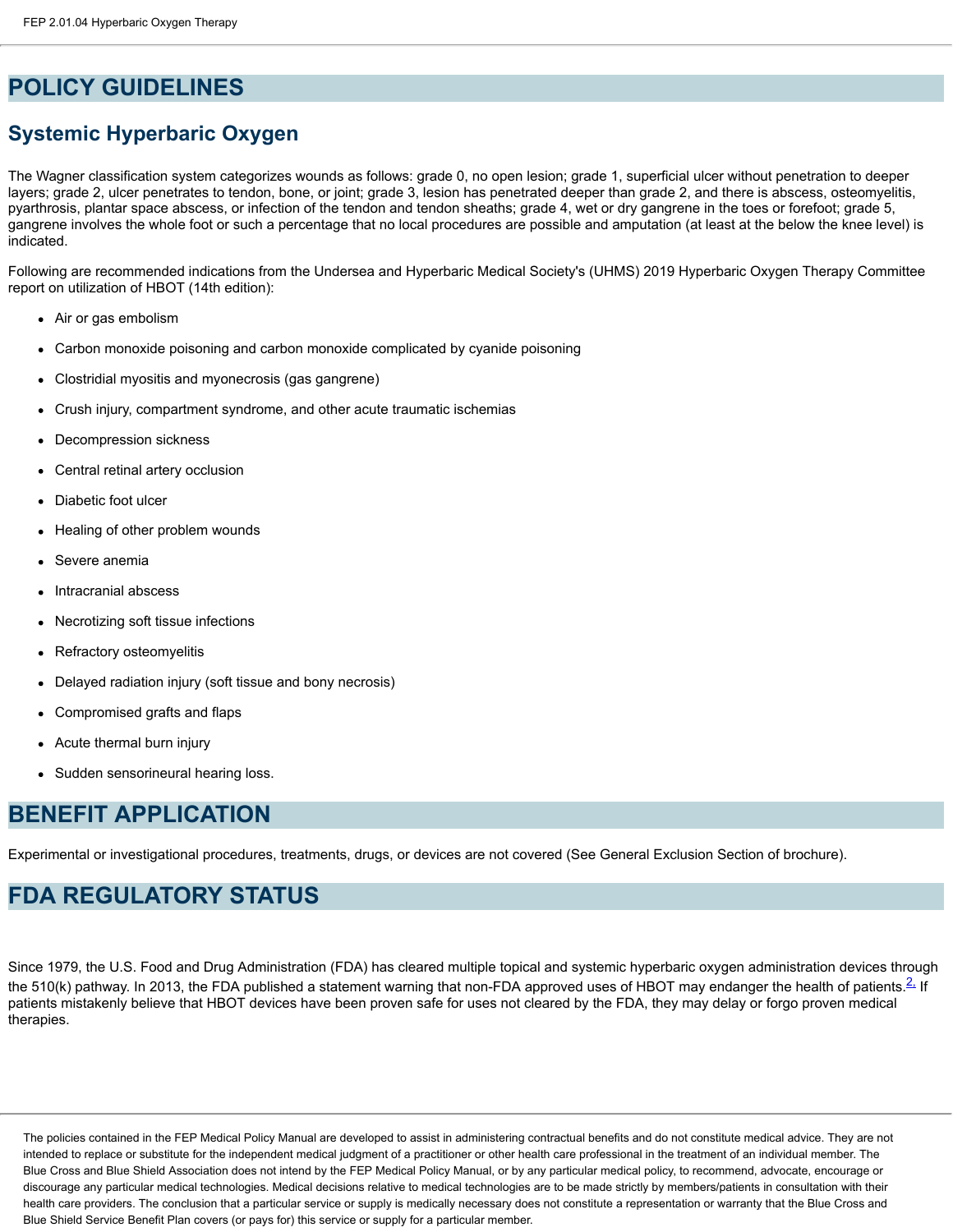### **RATIONALE**

### **Summary of Evidence**

For individuals with chronic diabetic ulcers who receive systemic hyperbaric oxygen therapy (HBOT), the evidence includes randomized controlled trials (RCTs) and systematic reviews. Relevant outcomes are symptoms and change in disease status. Meta-analyses of RCTs found significantly higher diabetic ulcer healing rates with HBOT than with control conditions. One of the 2 meta-analyses found that HBOT was associated with a significantly lower rate of major amputation. The evidence is sufficient to determine that the technology results in an improvement in the net health outcome.

For individuals with carbon monoxide poisoning who receive systemic HBOT, the evidence includes RCTs and a systematic review. Relevant outcomes are overall survival (OS) and symptoms. A meta-analysis in a Cochrane review of low-quality RCT data did not find HBOT to be associated with a significantly lower risk of neurologic deficits after carbon monoxide poisoning. The evidence is insufficient to determine that the technology results in an improvement in the net health outcome.

For individuals with radionecrosis, osteoradionecrosis, or treatment of irradiated jaw who receive systemic HBOT, the evidence includes RCTs and a systematic review. Relevant outcomes are symptoms and change in disease status. A meta-analysis in a Cochrane review of RCTs found evidence that HBOT improved radionecrosis and osteoradionecrosis outcomes and resulted in better outcomes before tooth extraction in an irradiated jaw. The evidence is sufficient to determine that the technology results in an improvement in the net health outcome

For individuals with chronic refractory osteomyelitis who receive systemic HBOT, the evidence includes case series. Relevant outcomes are symptoms and change in disease status. The case series reported high rates of successful outcomes (no drainage, pain, tenderness, or cellulitis) in patients with chronic refractory osteomyelitis treated with HBOT. However, controlled studies are needed to determine conclusively the impact of HBOT on health outcomes compared with other interventions. The evidence is insufficient to determine that the technology results in an improvement in the net health outcome.

For individuals with acute thermal burns who receive systemic HBOT, the evidence includes a systematic review of 2 RCTs. Relevant outcomes are overall survival (OS), symptoms, and change in disease status. Both RCTs were judged to have poor methodologic quality. Evidence from wellconducted controlled trials is needed. The evidence is insufficient to determine that the technology results in an improvement in the net health outcome.

For individuals with acute surgical and traumatic wounds who receive systemic HBOT, the evidence includes RCTs, controlled nonrandomized studies, and systematic reviews. Relevant outcomes are OS, symptoms, change in disease status, and functional outcomes. There was considerable heterogeneity across the 4 RCTs identified (eg, patient population, comparison group, treatment regimen, outcomes). This heterogeneity prevented pooling of trial findings and limits the ability to conclude the impact of HBOT on health outcomes for patients with acute surgical and traumatic wounds. Additional evidence from high-quality RCTs is needed. The evidence is insufficient to determine that the technology results in an improvement in the net health outcome.

For individuals with bisphosphonate-related osteonecrosis of the jaw who receive systemic HBOT, the evidence includes an randomized controlled trial (RCT). Relevant outcomes are symptoms and change in disease status. The RCT was unblinded and reported initial benefits at 3-month follow-up; however, there were no significant benefits of HBOT for most health outcomes compared with standard care in the long-term (6 months to 2 years).The evidence is insufficient to determine that the technology results in an improvement in the net health outcome.

For individuals with necrotizing soft tissue infections who receive systemic HBOT, the evidence includes systematic reviews and a retrospective cohort study. Relevant outcomes are OS, symptoms, and change in disease status. A Cochrane review did not identify any RCTs. Another systematic review identified a retrospective cohort study, which did not find better outcomes after HBOT than after standard care without HBOT in patients with necrotizing soft tissue infections. The evidence is insufficient to determine that the technology results in an improvement in the net health outcome.

For individuals with acute coronary syndrome who receive systemic HBOT, the evidence includes RCTs and a systematic review. Relevant outcomes are OS, symptoms, change in disease status, and functional outcomes. A Cochrane review identified 6 RCTs. There were 2 pooled analyses, 1 found significantly lower rates of death with HBOT and the other reported inconsistent results in left ventricular function. Additional RCT data are needed. The evidence is insufficient to determine that the technology results in an improvement in the net health outcome.

For individuals with acute ischemic stroke who receive systemic HBOT, the evidence includes RCTs and a systematic review. Relevant outcomes are OS, symptoms, change in disease status, and functional outcomes. Cochrane reviewers could only pool data for a single outcome (mortality at 3-6 months), and for that outcome, there was no significant difference between active and sham HBOT treatments. The evidence is insufficient to determine that the technology results in an improvement in the net health outcome.

For individuals with motor dysfunction associated with stroke who receive systemic HBOT, the evidence includes an RCT. Relevant outcomes are symptoms and functional outcomes. The RCT, which used a crossover design, found better outcomes with HBOT at 2 months than with delayed treatment. However, the trial had a number of methodologic limitations (eg, lack of patient blinding, heterogeneous population, high dropout rate) that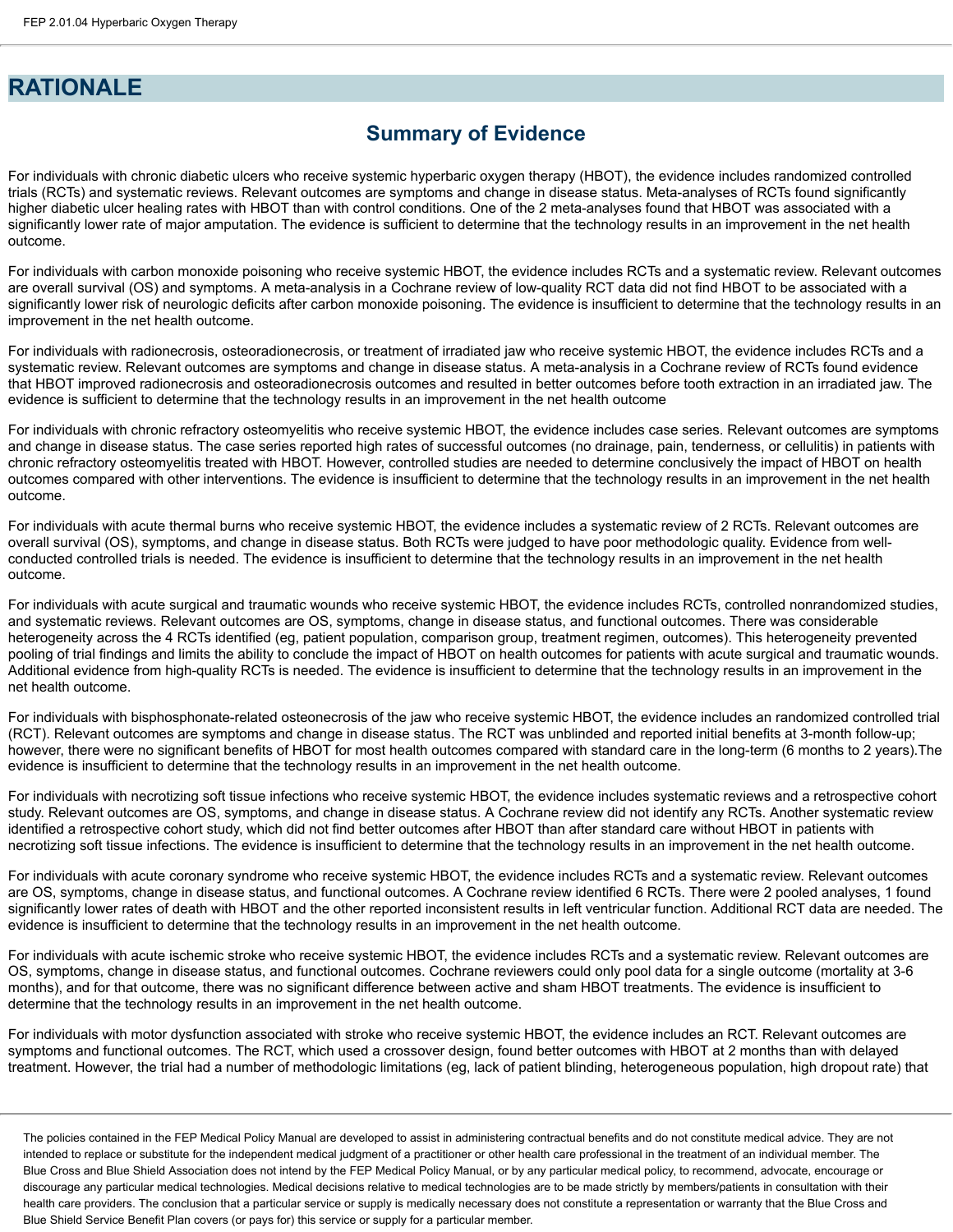make it difficult to evaluate the efficacy of HBOT. The evidence is insufficient to determine that the technology results in an improvement in the net health outcome.

For individuals with Bell palsy who receive systemic HBOT, the evidence includes a systematic review. Relevant outcomes are symptoms, change in disease status, and functional outcomes. A Cochrane review did not identify any RCTs meeting selection criteria; the single RCT found did not have a blinded outcome assessment. The evidence is insufficient to determine that the technology results in an improvement in the net health outcome.

For individuals with traumatic brain injury who receive systemic HBOT, the evidence includes RCTs and systematic reviews. Relevant outcomes are OS, symptoms, change in disease status, and functional outcomes. RCTs were heterogenous regarding intervention protocols, patient populations, and outcomes reported. Multiple RCTs of US military service members showed no statistical difference in outcomes between HBOT groups and those that received sham treatment. Systematic reviews conducted pooled analyses only on a minority of the published RCTs, and these findings were inconsistent. The evidence is insufficient to determine that the technology results in an improvement in the net health outcome.

For individuals with inflammatory bowel disease who receive systemic HBOT, the evidence includes an RCT, observational studies, and a systematic review. Relevant outcomes are symptoms, change in disease status and functional outcomes. One small RCT has been published, and this trial did not find a significant improvement in health outcomes when HBOT was added to standard medical therapy. A systematic review including the RCT and observational studies found a high rate of bias in the literature due to attrition and reporting bias. The evidence is insufficient to determine that the technology results in an improvement in the net health outcome.

A Cochrane review of RCTs had mixed findings from studies that included individuals with tinnitus. Some outcomes (ie, improvement in hearing of all frequencies, >25% return of hearing) were better with HBOT than with a control intervention, but more than 50% return of hearing did not differ significantly between groups. There was important variability in the patients enrolled in the studies. A subsequent systematic review had similarly limited conclusions due to the inclusion of non-randomized studies. One RCT included in this review included patients with idiopathic sudden sensorineural hearing loss and found no differences in HBOT treatment compared with steroid injections in mean hearing thresholds at 0.25, 0.5, 1, and 4 kHz; however, a significant difference was detected at the 2-kHz level. Nonrandomized studies of HBOT used as adjunctive therapy did not support incremental value, although 1 systematic review evaluated HBOT along with steroid therapy and found benefit specifically for those with severe-to-profound idiopathic sudden sensorineural hearing loss. The evidence is insufficient to determine that the technology results in an improvement in the net health outcome.

For individuals with delayed-onset muscle soreness who receive systemic HBOT, the evidence includes RCTs and a systematic review. Relevant outcomes are symptoms and functional outcomes. A Cochrane review of RCTs found worse short-term pain outcomes with HBOT than with control and no difference in longer-term pain or other outcomes (eg, swelling). The evidence is insufficient to determine that the technology results in an improvement in the net health outcome.

For individuals with autism spectrum disorder who receive systemic HBOT, the evidence includes an RCT and a systematic review. Relevant outcomes are symptoms and functional outcomes. A Cochrane review identified a single RCT on HBOT for autism spectrum disorder and this trial did not find significantly better parental-assessed or clinician-assessed outcomes with HBOT compared with sham. A subsequent controlled trial reached the same conclusion. The evidence is insufficient to determine that the technology results in an improvement in the net health outcome.

For individuals with cerebral palsy who receive systemic HBOT, the evidence includes 2 RCTs and an observational study. Relevant outcomes are symptoms and functional outcomes. One RCT was stopped early due to futility, and the other did not find significantly better outcomes with HBOT than with a sham intervention. The observational study focused on sleep disorders in children with cerebral palsy and reported improvements with the HBOT treatment. The evidence is insufficient to determine that the technology results in an improvement in the net health outcome.

For individuals with vascular dementia who receive systemic HBOT, the evidence includes an RCT and a systematic review. Relevant outcomes are symptoms and functional outcomes. The Cochrane review identified only a single RCT with methodologic limitations. Well-conducted controlled trials are needed. The evidence is insufficient to determine that the technology results in an improvement in the net health outcome.

For individuals with radiotherapy adverse events who receive systemic HBOT, the evidence includes RCTs, nonrandomized comparator trials, case series, and systematic reviews. Relevant outcomes are symptoms and functional outcomes. Three systematic reviews included few RCTs and provide limited evidence on the effect of HBOT. Two RCTs identified had inconsistent findings. One reported no short-term benefit with HBOT, but some benefits 12 months after radiotherapy; the other did not find a significant benefit of HBOT at 12-month follow-up. Another RCT assessed HBOT for radiation-induced cystitis and found significant benefit by some measures but not others. An observational study for dry mouth (xerostomia) caused by radiotherapy found some benefit with HBOT. The evidence is insufficient to determine that the technology results in an improvement in the net health outcome.

For individuals with idiopathic femoral neck necrosis who receive systemic HBOT, the evidence includes an RCT. Relevant outcomes are symptoms, change in disease status, and functional outcomes. The RCT, which had a small sample, only reported short-term (ie, 6-week) outcomes. Larger wellconducted RCTs reporting longer-term outcomes are needed. The evidence is insufficient to determine that the technology results in an improvement in the net health outcome.

For individuals with a migraine who receive systemic HBOT, the evidence includes RCTs and a systematic review. Relevant outcomes are symptoms, change in disease status, and functional outcomes. The Cochrane review conducted a pooled analysis including 3 of the 11 trials. Meta-analysis of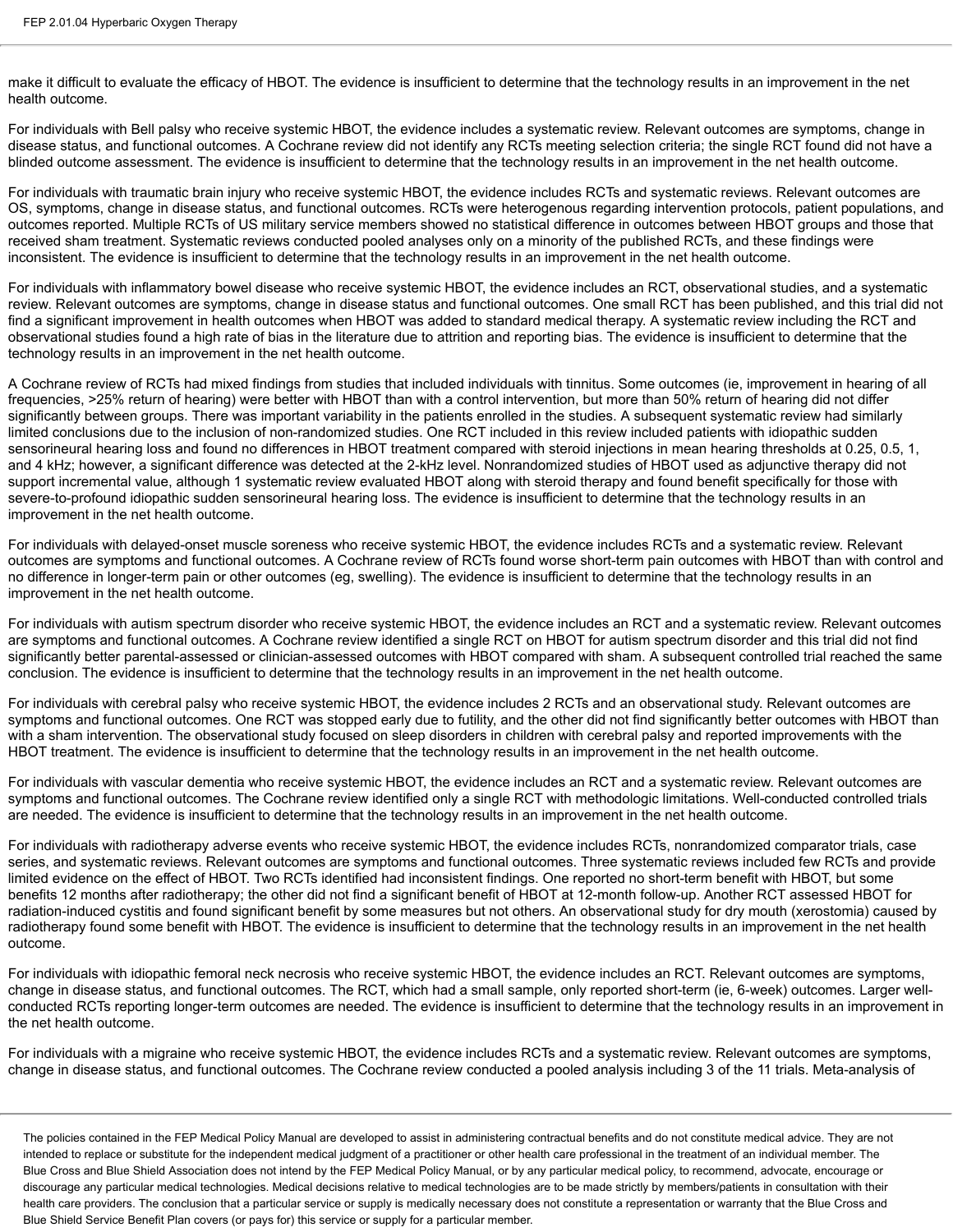these 3 RCTs found significantly greater relief of migraine symptoms with HBOT than with a comparator intervention within 45 minutes of treatment. Longer-term data are needed. The evidence is insufficient to determine that the technology results in an improvement in the net health outcome.

For individuals with herpes zoster who receive systemic HBOT, the evidence includes an RCT. Relevant outcomes are symptoms and change in disease status. The RCT was unblinded and only reported short-term (ie, 6-week) outcomes. Additional well-conducted RCTs with longer follow-up are needed. The evidence is insufficient to determine that the technology results in an improvement in the net health outcome.

For individuals with fibromyalgia who receive systemic HBOT, the evidence includes RCTs. Relevant outcomes are symptoms, change in disease status, and functional outcomes. Only 2 RCTs were identified, and both reported positive effects of HBOT on tender points and pain. However, the trials had relatively small samples and methodologic limitations (eg, quasi-randomization, no or uncertain sham control for a condition with subjective outcomes susceptible to a placebo effect). Moreover, the HBOT protocols varied. The evidence is insufficient to determine that the technology results in an improvement in the net health outcome.

For individuals with multiple sclerosis who receive systemic HBOT, the evidence includes RCTs and a systematic review. Relevant outcomes are symptoms and functional outcomes. A Cochrane review of RCTs did not find a significant difference in Expanded Disability Status Scale scores when patients with multiple sclerosis were treated with HBOT versus a comparator intervention. The evidence is insufficient to determine that the technology results in an improvement in the net health outcome.

For individuals with cancer and are undergoing chemotherapy who receive systemic HBOT, the evidence includes an RCT and a systematic review. Relevant outcomes are OS and change in disease status. While the systematic review reported improvements in tumor control in patients with head and neck cancer who received HBOT, the adverse events accompanying the treatment (eg, radiation tissue injury, seizures) were significant. The single RCT did not find a significant difference in survival for cancer patients who received HBOT before chemotherapy compared with usual care. The evidence is insufficient to determine that the technology results in an improvement in the net health outcome.

## **SUPPLEMENTAL INFORMATION**

# **Practice Guidelines and Position Statements**

#### **Infectious Disease Society of America**

In 2012, the Infectious Disease Society of America published guidelines on the diagnosis and treatment of diabetic foot infections.<sup>74</sup>, The guidelines stated that "for selected diabetic foot wounds that are slow to heal, clinicians might consider using hyperbaric oxygen therapy (strength of evidence: strong; quality of evidence: moderate)."

#### **Society of Vascular Surgery et al**

In 2016, the Society of Vascular Surgery in collaboration with the American Podiatric Medical Association and the Society for Vascular Medicine published guidelines on the management of the diabetic foot. $\frac{75}{6}$  According to the guidelines, for diabetic foot ulcers that fail to demonstrate improvement (>50% wound area reduction) after a minimum of 4 weeks of standard wound therapy, adjunctive therapy such as HBOT is recommended (grade 1B). Also, for diabetic foot ulcers with adequate perfusion that fail to respond to 4 to 6 weeks of conservative management, HBOT is suggested (grade 2B).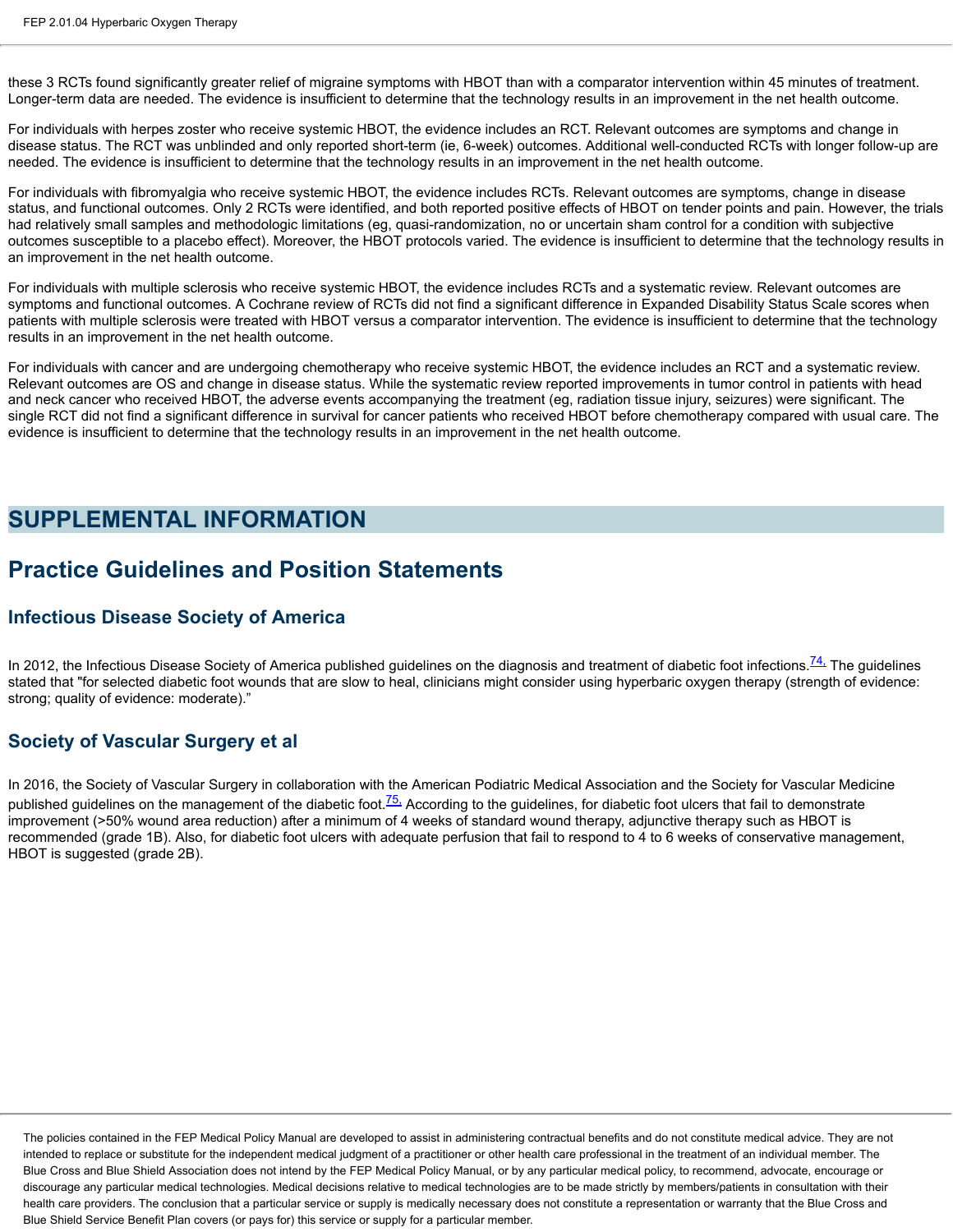### **Undersea and Hyperbaric Medical Society**

In 2015, the Undersea and Hyperbaric Medical Society (UHMS) published guidelines on the use of hyperbaric oxygen therapy (HBOT) for treating diabetic foot ulcers. $\frac{76}{6}$  Recommendations in the current version include:

- Suggest against using HBOT in patients with "Wagner Grade 2 or lower diabetic foot ulcers..."
- Suggest adding HBOT in patients with "Wagner Grade 3 or higher diabetic foot ulcers that have not shown significant improvement after 30 days of [standard of care] therapy..."
- Suggest "adding acute post-operative hyperbaric oxygen therapy to the standard of care" in patients with "Wagner Grade 3 or higher diabetic foot ulcers" who have just had foot surgery related to their diabetic ulcers.

The 2019 UHMS hyperbaric oxygen therapy indications committee report included the following indications as recommended:<sup>[77,](https://www.bcbsaoca.com/eps/_w_580bbc16/FEP_html/_blank)</sup>

- 1. Air or Gas Embolism
- 2. Carbon Monoxide Poisoning and carbon monoxide complicated by cyanide poisoning
- 3. Clostridial Myositis and Myonecrosis (Gas Gangrene)
- 4. Crush Injury, Compartment Syndrome and Other Acute Traumatic Ischemias
- 5. Decompression Sickness
- 6. Central retinal artery occlusion
- 7. Diabetic foot ulcer
- 8. Healing of other problem wounds
- 9. Severe anemia
- 10. Intracranial abscess
- 11. Necrotizing soft tissue infections
- 12. Refractory osteomyelitis
- 13. Delayed radiation injury ( soft tissue and bony necrosis)
- 14. Compromised grafts and flaps
- 15. Acute thermal burn injury
- 16. Sudden Sensorineural hearing loss.

The UHMS has also published position statements that concluded there was insufficient evidence to recommend topical HBOT for chronic wounds (2005), $\frac{78}{10}$  multiple sclerosis, $\frac{79}{10}$  and autism spectrum disorder (2009). $\frac{80}{10}$ 

### **American Academy of Otolaryngology-Head and Neck Surgery**

In 2018, the American Academy of Otolaryngology-Head and Neck Surgery updated clinical guidelines on treatment of sudden hearing loss. [81,](https://www.bcbsaoca.com/eps/_w_580bbc16/FEP_html/_blank) They give the following options regarding HBOT:

"Clinicians may offer, or refer to a physician who can offer, hyperbaric oxygen therapy (HBOT) combined with steroid therapy within 2 weeks of onset of SSNH."

"Clinicians may offer, or refer to a physician who can offer, hyperbaric oxygen therapy (HBOT) combined with steroid therapy as salvage within 1 months of onset of SSNHL."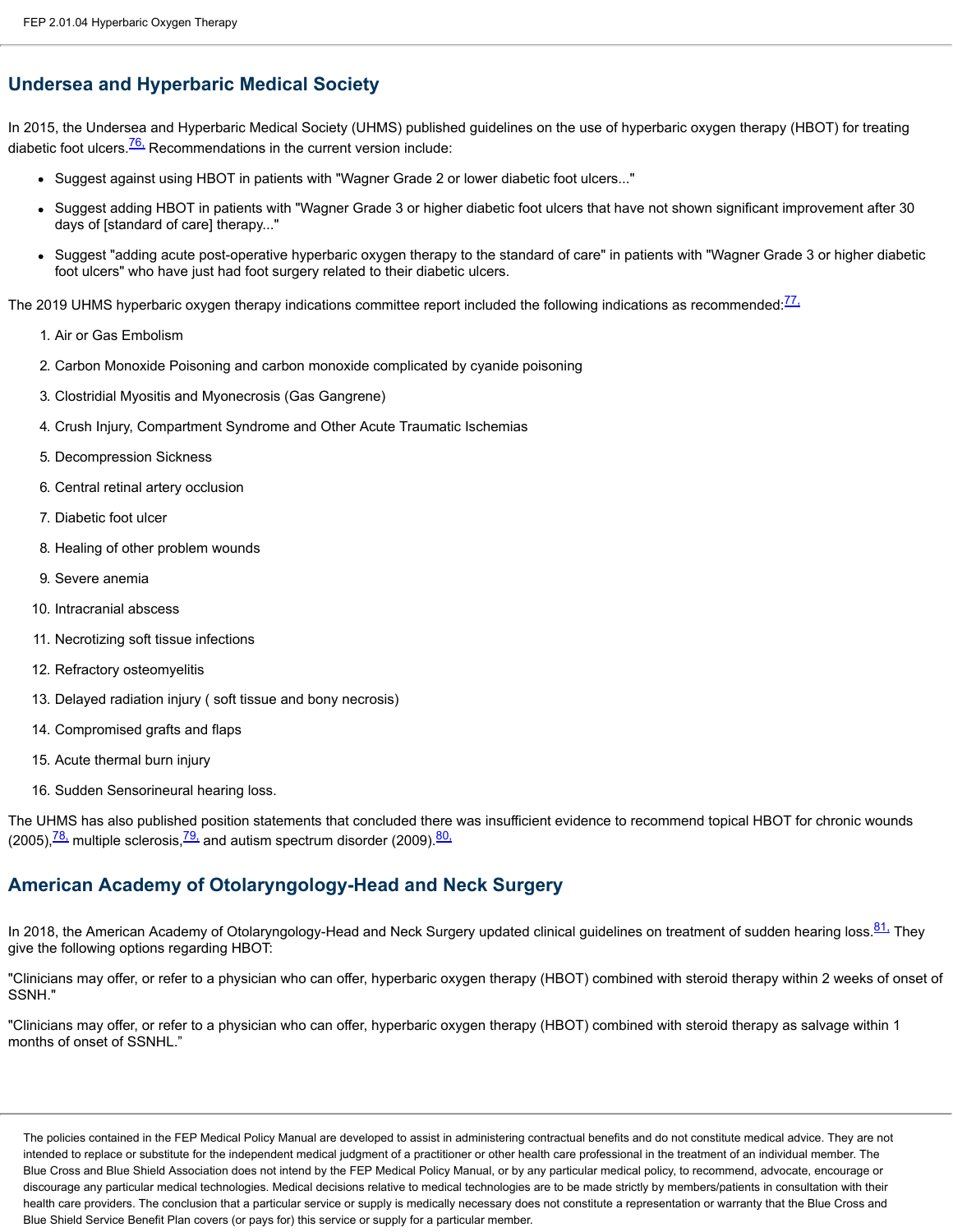## **U.S. Preventive Services Task Force Recommendations**

#### Not applicable.

# **Medicare National Coverage**

In 2003, the Centers for Medicare & Medicaid added Medicare coverage of HBOT for diabetic wounds of the lower extremities meeting certain criteria. As of the current coverage statement, Medicare coverage is provided for HBOT administered in a chamber for the following conditions 82.

- 1. "Acute carbon monoxide intoxication,
- 2. Decompression illness,
- 3. Gas embolism,
- 4. Gas gangrene,
- 5. Acute traumatic peripheral ischemia. HBO therapy is a valuable adjunctive treatment to be used in combination with accepted standard therapeutic measures when loss of function, limb, or life is threatened.
- 6. Crush injuries and suturing of severed limbs. As in the previous conditions, HBO therapy would be an adjunctive treatment when loss of function, limb, or life is threatened.
- 7. Progressive necrotizing infections (necrotizing fasciitis),
- 8. Acute peripheral arterial insufficiency,
- 9. Preparation and preservation of compromised skin grafts (not for primary management of wounds),
- 10. Chronic refractory osteomyelitis, unresponsive to conventional medical and surgical management,
- 11. Osteoradionecrosis as an adjunct to conventional treatment,
- 12. Soft tissue radionecrosis as an adjunct to conventional treatment,
- 13. Cyanide poisoning,
- 14. Actinomycosis, only as an adjunct to conventional therapy when the disease process is refractory to antibiotics and surgical treatment,
- 15. Diabetic wounds of the lower extremities in patients who meet the following 3 criteria:
	- 1. Patient has type I or type II diabetes and has a lower extremity wound that is due to diabetes;
	- 2. Patient has a wound classified as Wagner grade III or higher; and
	- 3. Patient has failed an adequate course of standard wound therapy."

The use of HBO therapy is covered as adjunctive therapy only after there are no measurable signs of healing for at least 30-days of treatment with standard wound therapy and must be used in addition to standard wound care. Standard wound care in patients with diabetic wounds includes: assessment of a patient's vascular status and correction of any vascular problems in the affected limb if possible, optimization of nutritional status, optimization of glucose control, debridement by any means to remove devitalized tissue, maintenance of a clean, moist bed of granulation tissue with appropriate moist dressings, appropriate off-loading, and necessary treatment to resolve any infection that might be present. Failure to respond to standard wound care occurs when there are no measurable signs of healing for at least 30 consecutive days. Wounds must be evaluated at least every 30 days during administration of HBO therapy. Continued treatment with HBO therapy is not covered if measurable signs of healing have not been demonstrated within any 30-day period of treatment."

Systemic HBOT for other indications is not covered, nor is topical HBOT for any indication.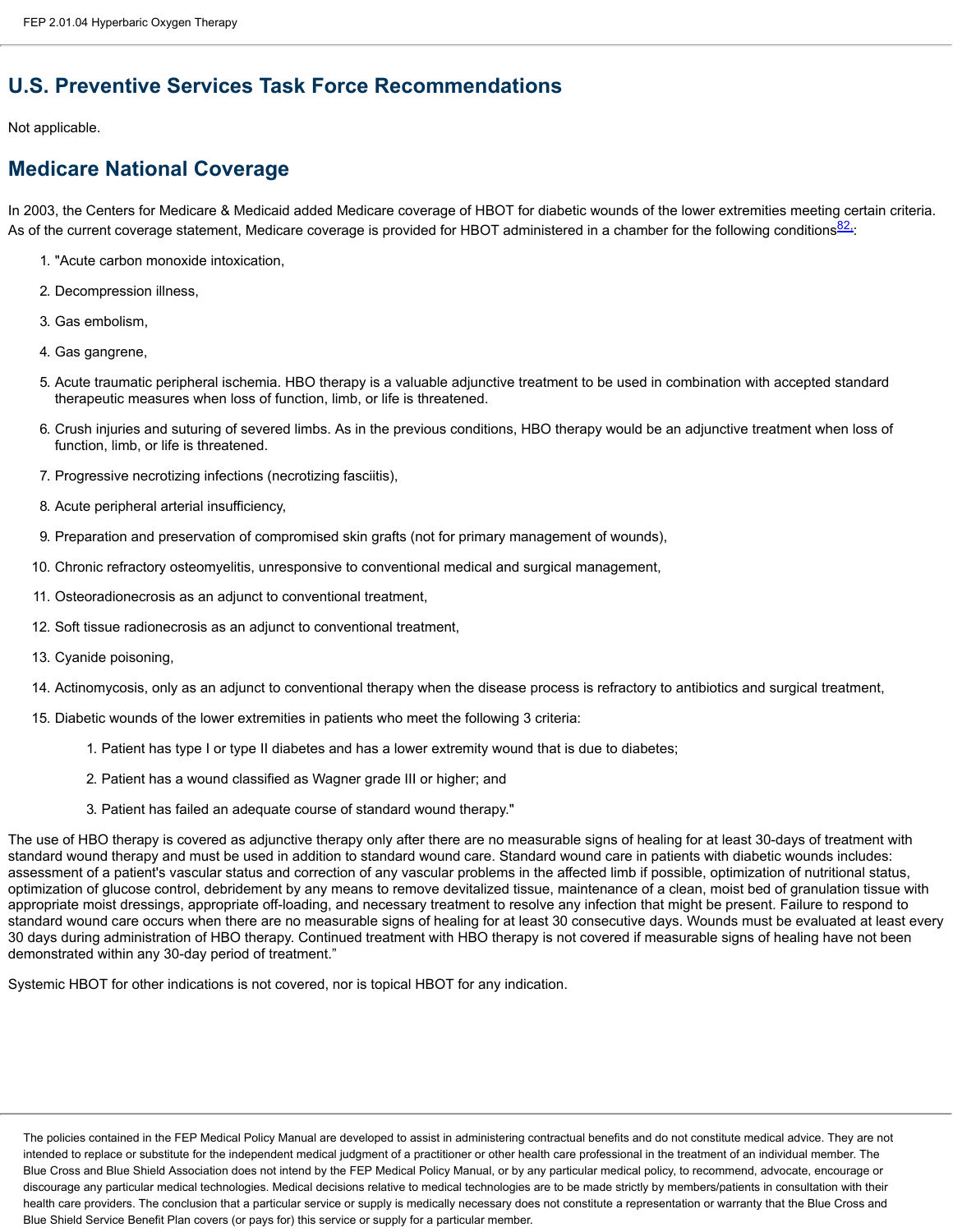### **REFERENCES**

- 1. Sadri RA, Cooper JS. Hyperbaric, complications. NCBI Bookshelf 2017; https://www.ncbi.nlm.nih.gov/books/NBK459191/. Accessed November 14, 2020.
- 2. U.S. Food and Drug Administration. Hyperbaric Oxygen Therapy: Don't Be Misled. 2013;
- https://www.talkingaboutthescience.com/studies/FDA2013.pdf. Accessed December 15, 2020.
- 3. de Smet GHJ, Kroese LF, Menon AG, et al. Oxygen therapies and their effects on wound healing. Wound Repair Regen. Aug 2017; 25(4): 591- 608. PMID 28783878
- 4. Leslie CA, Sapico FL, Ginunas VJ, et al. Randomized controlled trial of topical hyperbaric oxygen for treatment of diabetic foot ulcers. Diabetes Care. Feb 1988; 11(2): 111-5. PMID 3289861
- 5. Kranke P, Bennett MH, Martyn-St James M, et al. Hyperbaric oxygen therapy for chronic wounds. Cochrane Database Syst Rev. Jun 24 2015; (6): CD004123. PMID 26106870
- 6. Elraiyah T, Tsapas A, Prutsky G, et al. A systematic review and meta-analysis of adjunctive therapies in diabetic foot ulcers. J Vasc Surg. Feb 2016; 63(2 Suppl): 46S-58S.e1-2. PMID 26804368
- 7. Buckley NA, Juurlink DN, Isbister G, et al. Hyperbaric oxygen for carbon monoxide poisoning. Cochrane Database Syst Rev. Apr 13 2011; (4): CD002041. PMID 21491385
- 8. Nakajima M, Aso S, Matsui H, et al. Hyperbaric oxygen therapy and mortality from carbon monoxide poisoning: A nationwide observational study. Am J Emerg Med. Feb 2020; 38(2): 225-230. PMID 30797609
- 9. Bennett MH, Feldmeier J, Hampson NB, et al. Hyperbaric oxygen therapy for late radiation tissue injury. Cochrane Database Syst Rev. Apr 28 2016; 4: CD005005. PMID 27123955
- 10. Borab Z, Mirmanesh MD, Gantz M, et al. Systematic review of hyperbaric oxygen therapy for the treatment of radiation-induced skin necrosis. J Plast Reconstr Aesthet Surg. Apr 2017; 70(4): 529-538. PMID 28081957
- 11. Ravi P, Vaishnavi D, Gnanam A, et al. The role of hyperbaric oxygen therapy in the prevention and management of radiation-induced complications of the head and neck - a systematic review of literature. J Stomatol Oral Maxillofac Surg. Dec 2017; 118(6): 359-362. PMID 28838774
- 12. Maynor ML, Moon RE, Camporesi EM, et al. Chronic osteomyelitis of the tibia: treatment with hyperbaric oxygen and autogenous microsurgical muscle transplantation. J South Orthop Assoc. 1998; 7(1): 43-57. PMID 9570731
- 13. Davis JC, Heckman JD, DeLee JC, et al. Chronic non-hematogenous osteomyelitis treated with adjuvant hyperbaric oxygen. J Bone Joint Surg Am. Oct 1986; 68(8): 1210-7. PMID 3771602
- 14. Chen CE, Ko JY, Fu TH, et al. Results of chronic osteomyelitis of the femur treated with hyperbaric oxygen: a preliminary report. Chang Gung Med J. Feb 2004; 27(2): 91-7. PMID 15095953
- 15. Chen CE, Shih ST, Fu TH, et al. Hyperbaric oxygen therapy in the treatment of chronic refractory osteomyelitis: a preliminary report. Chang Gung Med J. Feb 2003; 26(2): 114-21. PMID 12718388
- 16. Chen CY, Lee SS, Chan YS, et al. Chronic refractory tibia osteomyelitis treated with adjuvent hyperbaric oxygen: a preliminary report. Changgeng Yi Xue Za Zhi. Jun 1998; 21(2): 165-71. PMID 9729650
- 17. Villanueva E, Bennett MH, Wasiak J, et al. Hyperbaric oxygen therapy for thermal burns. Cochrane Database Syst Rev. 2004; (3): CD004727. PMID 15266540
- 18. Eskes A, Vermeulen H, Lucas C, et al. Hyperbaric oxygen therapy for treating acute surgical and traumatic wounds. Cochrane Database Syst Rev. Dec 16 2013; (12): CD008059. PMID 24343585
- 19. Dauwe PB, Pulikkottil BJ, Lavery L, et al. Does hyperbaric oxygen therapy work in facilitating acute wound healing: a systematic review. Plast Reconstr Surg. Feb 2014; 133(2): 208e-215e. PMID 24469192
- 20. Freiberger JJ, Padilla-Burgos R, McGraw T, et al. What is the role of hyperbaric oxygen in the management of bisphosphonate-related osteonecrosis of the jaw: a randomized controlled trial of hyperbaric oxygen as an adjunct to surgery and antibiotics. J Oral Maxillofac Surg. Jul 2012; 70(7): 1573-83. PMID 22698292
- 21. Levett D, Bennett MH, Millar I. Adjunctive hyperbaric oxygen for necrotizing fasciitis. Cochrane Database Syst Rev. Jan 15 2015; 1: CD007937. PMID 25879088
- 22. Jallali N, Withey S, Butler PE. Hyperbaric oxygen as adjuvant therapy in the management of necrotizing fasciitis. Am J Surg. Apr 2005; 189(4): 462-6. PMID 15820462
- 23. George ME, Rueth NM, Skarda DE, et al. Hyperbaric oxygen does not improve outcome in patients with necrotizing soft tissue infection. Surg Infect (Larchmt). Feb 2009; 10(1): 21-8. PMID 18991520
- 24. Bennett MH, Lehm JP, Jepson N. Hyperbaric oxygen therapy for acute coronary syndrome. Cochrane Database Syst Rev. Jul 23 2015; (7): CD004818. PMID 26202854
- 25. Bennett MH, Weibel S, Wasiak J, et al. Hyperbaric oxygen therapy for acute ischaemic stroke. Cochrane Database Syst Rev. Nov 12 2014; (11): CD004954. PMID 25387992
- 26. Efrati S, Fishlev G, Bechor Y, et al. Hyperbaric oxygen induces late neuroplasticity in post stroke patients--randomized, prospective trial. PLoS One. 2013; 8(1): e53716. PMID 23335971
- 27. Holland NJ, Bernstein JM, Hamilton JW. Hyperbaric oxygen therapy for Bell's palsy. Cochrane Database Syst Rev. Feb 15 2012; (2): CD007288. PMID 22336830
- 28. Wang F, Wang Y, Sun T, et al. Hyperbaric oxygen therapy for the treatment of traumatic brain injury: a meta-analysis. Neurol Sci. May 2016; 37(5): 693-701. PMID 26746238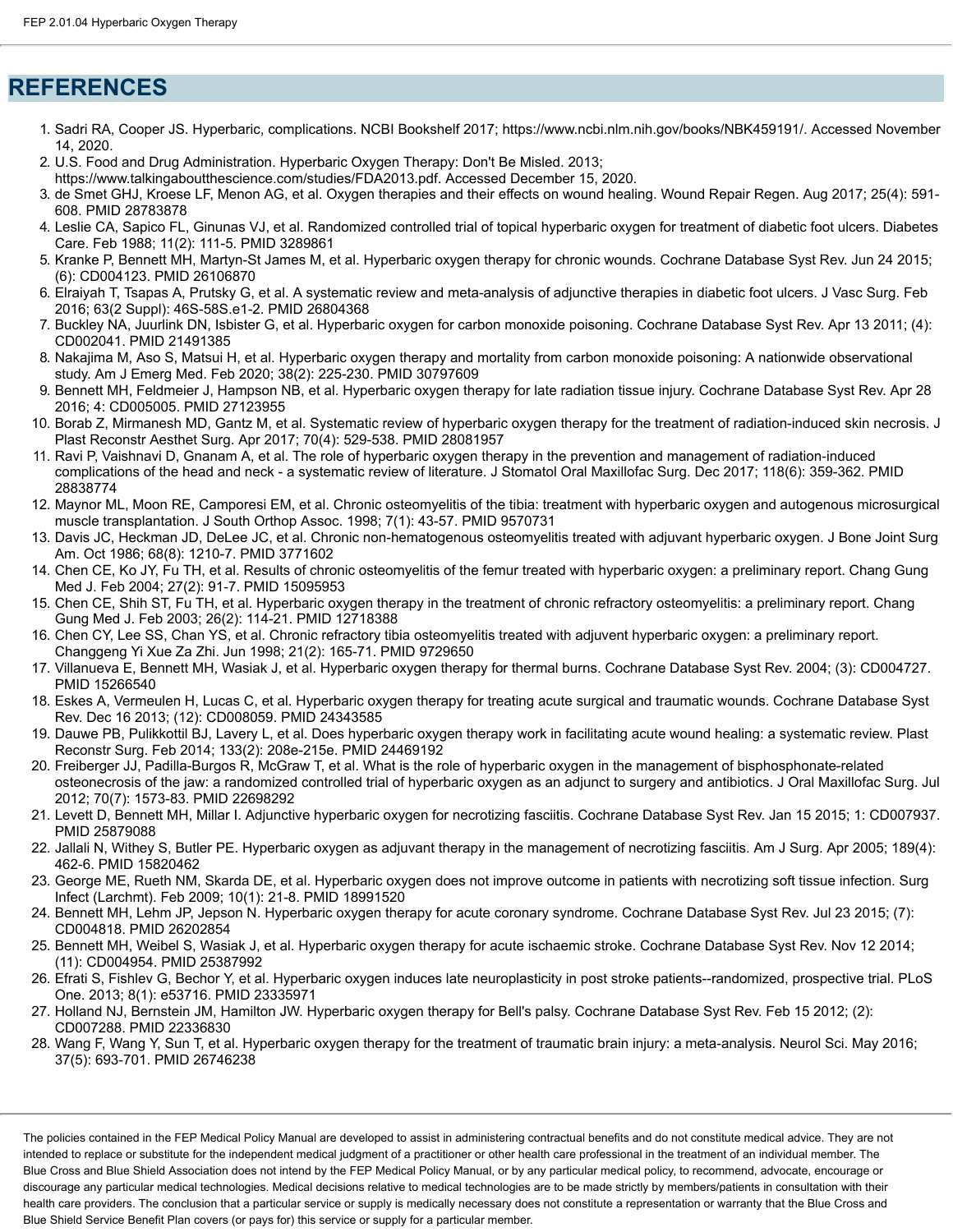- 29. Crawford C, Teo L, Yang E, et al. Is Hyperbaric Oxygen Therapy Effective for Traumatic Brain Injury? A Rapid Evidence Assessment of the Literature and Recommendations for the Field. J Head Trauma Rehabil. May/Jun 2017; 32(3): E27-E37. PMID 27603765
- 30. Bennett MH, Trytko B, Jonker B. Hyperbaric oxygen therapy for the adjunctive treatment of traumatic brain injury. Cochrane Database Syst Rev. Dec 12 2012; 12: CD004609. PMID 23235612
- 31. Hart BB, Weaver LK, Gupta A, et al. Hyperbaric oxygen for mTBI-associated PCS and PTSD: Pooled analysis of results from Department of Defense and other published studies. Undersea Hyperb Med. BIMA 2019; 46(3): 353-383. PMID 31394604
- 32. Wolf G, Cifu D, Baugh L, et al. The effect of hyperbaric oxygen on symptoms after mild traumatic brain injury. J Neurotrauma. Nov 20 2012; 29(17): 2606-12. PMID 23031217
- 33. Cifu DX, Walker WC, West SL, et al. Hyperbaric oxygen for blast-related postconcussion syndrome: three-month outcomes. Ann Neurol. Feb 2014; 75(2): 277-86. PMID 24255008
- 34. Miller RS, Weaver LK, Bahraini N, et al. Effects of hyperbaric oxygen on symptoms and quality of life among service members with persistent postconcussion symptoms: a randomized clinical trial. JAMA Intern Med. Jan 2015; 175(1): 43-52. PMID 25401463
- 35. Marois P, Mukherjee A, Ballaz L. Hyperbaric Oxygen Treatment for Persistent Postconcussion Symptoms--A Placebo Effect?. JAMA Intern Med. Jul 2015; 175(7): 1239-40. PMID 26146912
- 36. mTBI mechanisms of action of HBO2 for persistent post-concussive symptoms. U.S. National Library of Medicine. ClinicalTrials.gov. https://clinicaltrials.gov/ct2/show/NCT01611194. Updated November 21, 2018. Accessed November 14, 2020.
- 37. Hart BB, Wilson SH, Churchill S, et al. Extended follow-up in a randomized trial of hyperbaric oxygen for persistent post-concussive symptoms. Undersea Hyperb Med. BIMA 2019; 46(3): 313-327. PMID 31394601
- 38. Weaver LK, Churchill S, Wilson SH, et al. A composite outcome for mild traumatic brain injury in trials of hyperbaric oxygen. Undersea Hyperb Med. BIMA 2019; 46(3): 341-352. PMID 31394603
- 39. Hyperbaric oxygen therapy (HBO2) for persistent post-concussive symptoms after mild traumatic brain injury (mTBI) (HOPPS). U.S. National Library of Medicine. ClinicalTrials.gov. https://clinicaltrials.gov/ct2/show/NCT01306968. Updated September 5, 2014. Accessed November 14, 2020.
- 40. Churchill S, Deru K, Weaver LK, et al. Adverse events and blinding in two randomized trials of hyperbaric oxygen for persistent post-concussive symptoms. Undersea Hyperb Med. BIMA 2019; 46(3): 331-340. PMID 31394602
- 41. Dulai PS, Gleeson MW, Taylor D, et al. Systematic review: The safety and efficacy of hyperbaric oxygen therapy for inflammatory bowel disease. Aliment Pharmacol Ther. Jun 2014; 39(11): 1266-75. PMID 24738651
- 42. Pagoldh M, Hultgren E, Arnell P, et al. Hyperbaric oxygen therapy does not improve the effects of standardized treatment in a severe attack of ulcerative colitis: a prospective randomized study. Scand J Gastroenterol. Sep 2013; 48(9): 1033-40. PMID 23879825
- 43. Lewis JD, Chuai S, Nessel L, et al. Use of the noninvasive components of the Mayo score to assess clinical response in ulcerative colitis. Inflamm Bowel Dis. Dec 2008; 14(12): 1660-6. PMID 18623174
- 44. Bennett MH, Kertesz T, Perleth M, et al. Hyperbaric oxygen for idiopathic sudden sensorineural hearing loss and tinnitus. Cochrane Database Syst Rev. Oct 17 2012; 10: CD004739. PMID 23076907
- 45. Rhee TM, Hwang D, Lee JS, et al. Addition of Hyperbaric Oxygen Therapy vs Medical Therapy Alone for Idiopathic Sudden Sensorineural Hearing Loss: A Systematic Review and Meta-analysis. JAMA Otolaryngol Head Neck Surg. Dec 01 2018; 144(12): 1153-1161. PMID 30267033
- 46. Eryigit B, Ziylan F, Yaz F, et al. The effectiveness of hyperbaric oxygen in patients with idiopathic sudden sensorineural hearing loss: a systematic review. Eur Arch Otorhinolaryngol. Dec 2018; 275(12): 2893-2904. PMID 30324404
- 47. Cvorovic L, Jovanovic MB, Milutinovic Z, et al. Randomized prospective trial of hyperbaric oxygen therapy and intratympanic steroid injection as salvage treatment of sudden sensorineural hearing loss. Otol Neurotol. Aug 2013; 34(6): 1021-6. PMID 23820795
- 48. Sun H, Qiu X, Hu J, et al. Comparison of intratympanic dexamethasone therapy and hyperbaric oxygen therapy for the salvage treatment of refractory high-frequency sudden sensorineural hearing loss. Am J Otolaryngol. Sep 2018; 39(5): 531-535. PMID 29891394
- 49. Almosnino G, Holm JR, Schwartz SR, et al. The Role of Hyperbaric Oxygen as Salvage Therapy for Sudden Sensorineural Hearing Loss. Ann Otol Rhinol Laryngol. Oct 2018; 127(10): 672-676. PMID 30009614
- 50. Xie S, Qiang Q, Mei L, et al. Multivariate analysis of prognostic factors for idiopathic sudden sensorineural hearing loss treated with adjuvant hyperbaric oxygen therapy. Eur Arch Otorhinolaryngol. Jan 2018; 275(1): 47-51. PMID 29071444
- 51. Bennett M, Best TM, Babul S, et al. Hyperbaric oxygen therapy for delayed onset muscle soreness and closed soft tissue injury. Cochrane Database Syst Rev. Oct 19 2005; (4): CD004713. PMID 16235376
- 52. Xiong T, Chen H, Luo R, et al. Hyperbaric oxygen therapy for people with autism spectrum disorder (ASD). Cochrane Database Syst Rev. Oct 13 2016; 10: CD010922. PMID 27737490
- 53. Sampanthavivat M, Singkhwa W, Chaiyakul T, et al. Hyperbaric oxygen in the treatment of childhood autism: a randomised controlled trial. Diving Hyperb Med. Sep 2012; 42(3): 128-33. PMID 22987458
- 54. Rizzato A, D'Alessandro N, Berenci E, et al. Effect of mild hyperbaric oxygen therapy on children diagnosed with autism. Undersea Hyperb Med. Nov-Dec 2018; 45(6): 639-645. PMID 31158930
- 55. Lacey DJ, Stolfi A, Pilati LE. Effects of hyperbaric oxygen on motor function in children with cerebral palsy. Ann Neurol. Nov 2012; 72(5): 695- 703. PMID 23071074
- 56. Collet JP, Vanasse M, Marois P, et al. Hyperbaric oxygen for children with cerebral palsy: a randomised multicentre trial. HBO-CP Research Group. Lancet. Feb 24 2001; 357(9256): 582-6. PMID 11558483
- 57. Long Y, Tan J, Nie Y, et al. Hyperbaric oxygen therapy is safe and effective for the treatment of sleep disorders in children with cerebral palsy. Neurol Res. Mar 2017; 39(3): 239-247. PMID 28079475
- 58. Xiao Y, Wang J, Jiang S, et al. Hyperbaric oxygen therapy for vascular dementia. Cochrane Database Syst Rev. Jul 11 2012; (7): CD009425. PMID 22786527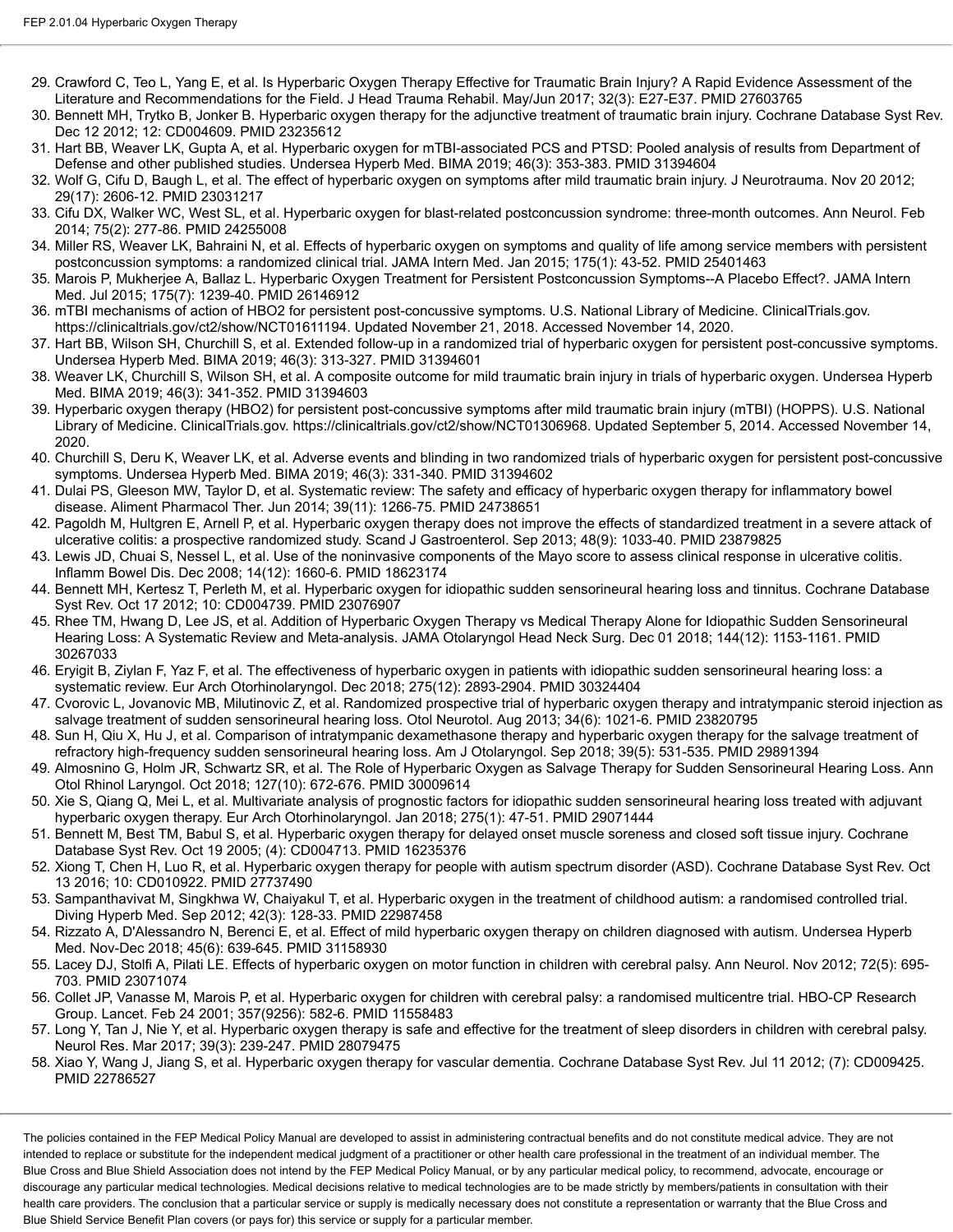- 59. Spiegelberg L, Djasim UM, van Neck HW, et al. Hyperbaric oxygen therapy in the management of radiation-induced injury in the head and neck region: a review of the literature. J Oral Maxillofac Surg. Aug 2010; 68(8): 1732-9. PMID 20493616
- 60. Villeirs L, Tailly T, Ost P, et al. Hyperbaric oxygen therapy for radiation cystitis after pelvic radiotherapy: Systematic review of the recent literature. Int J Urol. Feb 2020; 27(2): 98-107. PMID 31617263
- 61. Teguh DN, Levendag PC, Noever I, et al. Early hyperbaric oxygen therapy for reducing radiotherapy side effects: early results of a randomized trial in oropharyngeal and nasopharyngeal cancer. Int J Radiat Oncol Biol Phys. Nov 01 2009; 75(3): 711-6. PMID 19386439
- 62. Sherlock S, Way M, Tabah A. Hyperbaric oxygen treatment for the management of radiation-induced xerostomia. J Med Imaging Radiat Oncol. Dec 2018; 62(6): 841-846. PMID 30113763
- 63. Gothard L, Haviland J, Bryson P, et al. Randomised phase II trial of hyperbaric oxygen therapy in patients with chronic arm lymphoedema after radiotherapy for cancer. Radiother Oncol. Oct 2010; 97(1): 101-7. PMID 20605648
- 64. Oscarsson N, Muller B, Rosen A, et al. Radiation-induced cystitis treated with hyperbaric oxygen therapy (RICH-ART): a randomised, controlled, phase 2-3 trial. Lancet Oncol. Nov 2019; 20(11): 1602-1614. PMID 31537473
- 65. Camporesi EM, Vezzani G, Bosco G, et al. Hyperbaric oxygen therapy in femoral head necrosis. J Arthroplasty. Sep 2010; 25(6 Suppl): 118-23. PMID 20637561
- 66. Bennett MH, French C, Schnabel A, et al. Normobaric and hyperbaric oxygen therapy for the treatment and prevention of migraine and cluster headache. Cochrane Database Syst Rev. Dec 28 2015; (12): CD005219. PMID 26709672
- 67. Peng Z, Wang S, Huang X, et al. Effect of hyperbaric oxygen therapy on patients with herpes zoster. Undersea Hyperb Med. Nov-Dec 2012; 39(6): 1083-7. PMID 23342765
- 68. Efrati S, Golan H, Bechor Y, et al. Hyperbaric oxygen therapy can diminish fibromyalgia syndrome--prospective clinical trial. PLoS One. 2015; 10(5): e0127012. PMID 26010952
- 69. Yildiz S, Kiralp MZ, Akin A, et al. A new treatment modality for fibromyalgia syndrome: hyperbaric oxygen therapy. J Int Med Res. May-Jun 2004; 32(3): 263-7. PMID 15174219
- 70. Bennett M, Heard R. Hyperbaric oxygen therapy for multiple sclerosis. CNS Neurosci Ther. Apr 2010; 16(2): 115-24. PMID 20415839
- 71. Bennett M, Feldmeier J, Smee R, et al. Hyperbaric oxygenation for tumour sensitisation to radiotherapy. Cochrane Database Syst Rev. Oct 19 2005; (4): CD005007. PMID 16235387
- 72. Bennett MH, Feldmeier J, Smee R, et al. Hyperbaric oxygenation for tumour sensitisation to radiotherapy. Cochrane Database Syst Rev. Apr 18 2012; (4): CD005007. PMID 22513926
- 73. Heys SD, Smith IC, Ross JA, et al. A pilot study with long term follow up of hyperbaric oxygen pretreatment in patients with locally advanced breast cancer undergoing neo-adjuvant chemotherapy. Undersea Hyperb Med. Jan-Feb 2006; 33(1): 33-43. PMID 16602255
- 74. Lipsky BA, Berendt AR, Cornia PB, et al. 2012 infectious diseases society of america clinical practice guideline for the diagnosis and treatment of diabetic foot infections. J Am Podiatr Med Assoc. Jan-Feb 2013; 103(1): 2-7. PMID 23328846
- 75. Hingorani A, LaMuraglia GM, Henke P, et al. The management of diabetic foot: A clinical practice guideline by the Society for Vascular Surgery in collaboration with the American Podiatric Medical Association and the Society for Vascular Medicine. J Vasc Surg. Feb 2016; 63(2 Suppl): 3S-21S. PMID 26804367
- 76. Huang ET, Mansouri J, Murad MH, et al. A clinical practice guideline for the use of hyperbaric oxygen therapy in the treatment of diabetic foot ulcers. Undersea Hyperb Med. May-Jun 2015; 42(3): 205-47. PMID 26152105
- 77. Moon RE, editor. Hyperbaric Oxygen Therapy Indications. 14th ed. North Palm Beach, FL: Undersea and Hyperbaric Medical Society; 2019.
- 78. Feldmeier JJ, Hopf HW, Warriner RA, et al. UHMS position statement: topical oxygen for chronic wounds. Undersea Hyperb Med. May-Jun 2005; 32(3): 157-68. PMID 16119307
- 79. Bennett M., Heard R. UHMS Position Paper: the treatment of multiple sclerosis with hyperbaric oxygen therapy. North Palm Beach, FL: Undersea & Hyperbaric Medical Society (UHMS); n.d.
- 80. Bennett M., B. H. UHMS Position Paper: the treatment of autism spectrum disorder with hyperbaric oxygen therapy. North Palm Beach, FL: Undersea & Hyperbaric Medical Society (UHMS); 2009.
- 81. Chandrasekhar SS, Tsai Do BS, Schwartz SR, et al. Clinical Practice Guideline: Sudden Hearing Loss (Update). Otolaryngol Head Neck Surg. Aug 2019; 161(1\_suppl): S1-S45. PMID 31369359
- 82. Centers for Medicare and Medicaid Services (CMS). National Coverage Determination (NCD) for Hyperbaric Oxygen Therapy (20.29). 2006; https://www.cms.gov/medicare-coverage-database/details/ncd-details.aspx?ncdid=12&ver=3. Accessed November 14, 2020.